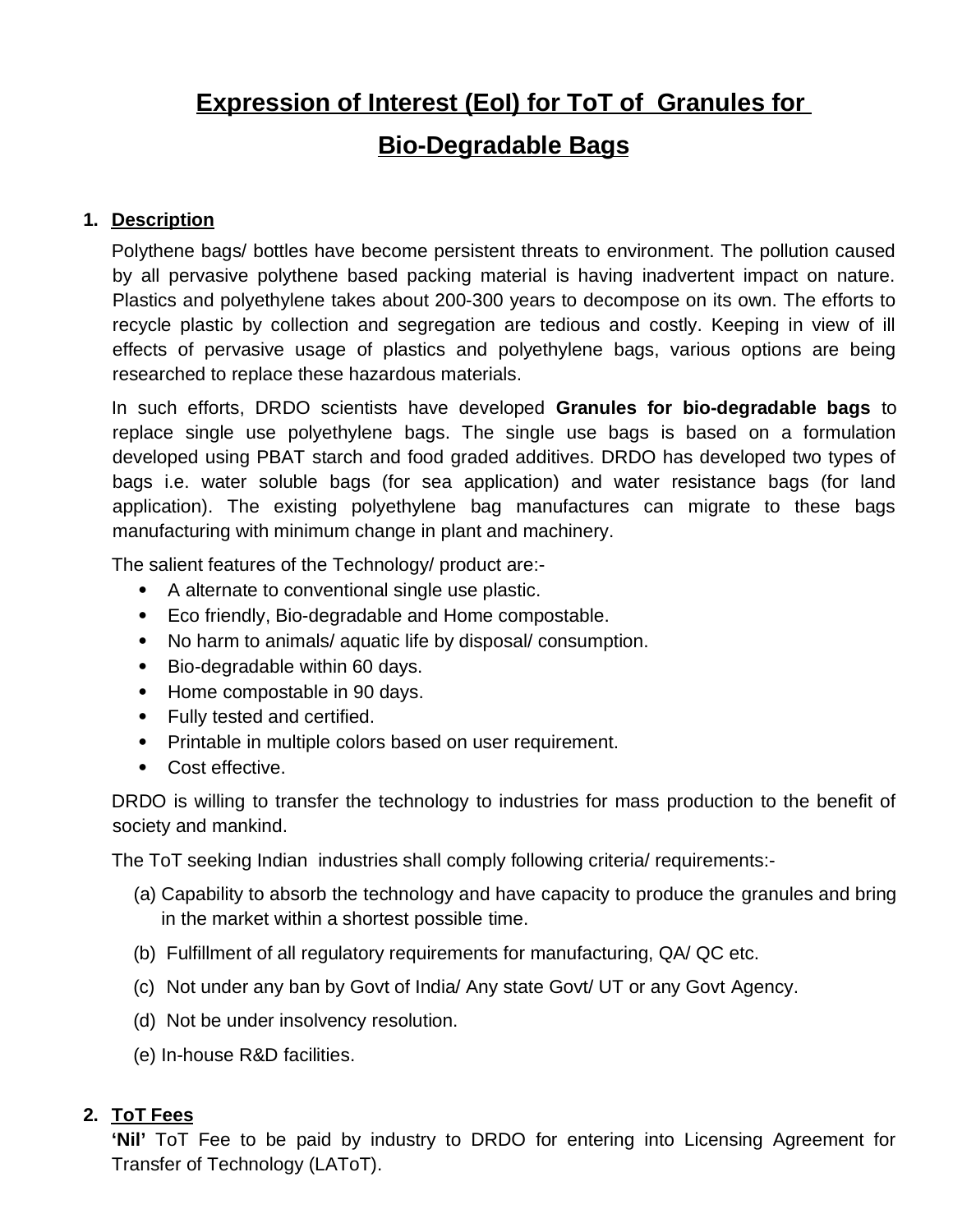# **3. EOI Submission Date**

Industry may apply for EoI before **30th June 2022**. The EoI is to be submitted **by email only.** The EoI submitted by industries will be scrutinised by a Technical Assessment Committee (TAC) constituted by DRDO. Technically qualified company(ies) by TAC based on their capability and capacity to absorb technology will be given ToT on "**First Come First Served Basis**".

# **4. Contact Details**

Interested companies are requested to apply against this EoI through email to following:-

**To Director** Advanced Systems Laboratory Defence Research & Development Organisation Govt. Of India, Ministry of Defence Kanchanbagh P O, Hyderabad - 500058 **Email : director[at]asl[dot]drdo[dot]in**

**Copy to (for information) The Director** Directorate of Industry Interface & Technology Management (DIITM) R No 447, DRDO Bhawan, DRDO HQrs, Rajaji Marg, New Delhi -110011 **Email : diitm[at]hqr[dot]drdo[dot]in tot[at]hqr[dot]drdo[dot]in**

# **5. Documents to be submitted with EoI**

The industry (including DPIIT, Govt of India approved Startup) may express their interest for subject ToT. Industries must provide details about company and documents in support of their claim as per **Appendix- A**. In case any document is not enclosed with EOI, justification to be provided at relevant place. Any additional documents if required by DRDO shall be sought from the interested industries.

# **6. Other Terms and Conditions**

The other terms and conditions for industry seeking ToT are the following:-

- (a) DRDO reserves the right to reject any offer or proposal without assigning any reasons.
- (b) Submission of EOI does not guarantee ToT to applicant industry.
- (c) A committee of experts constituted by DRDO may visit the company's manufacturing site(s) and facilities for assessing the strengths and capacity as furnished by the respective company before shortlisting for ToT.
- (d) Industry may obtain necessary permission/ License/ approval from the suitable authority for any application/ usage of Granules as per the rules/ processes of Govt of India in vogue after successful ToT.